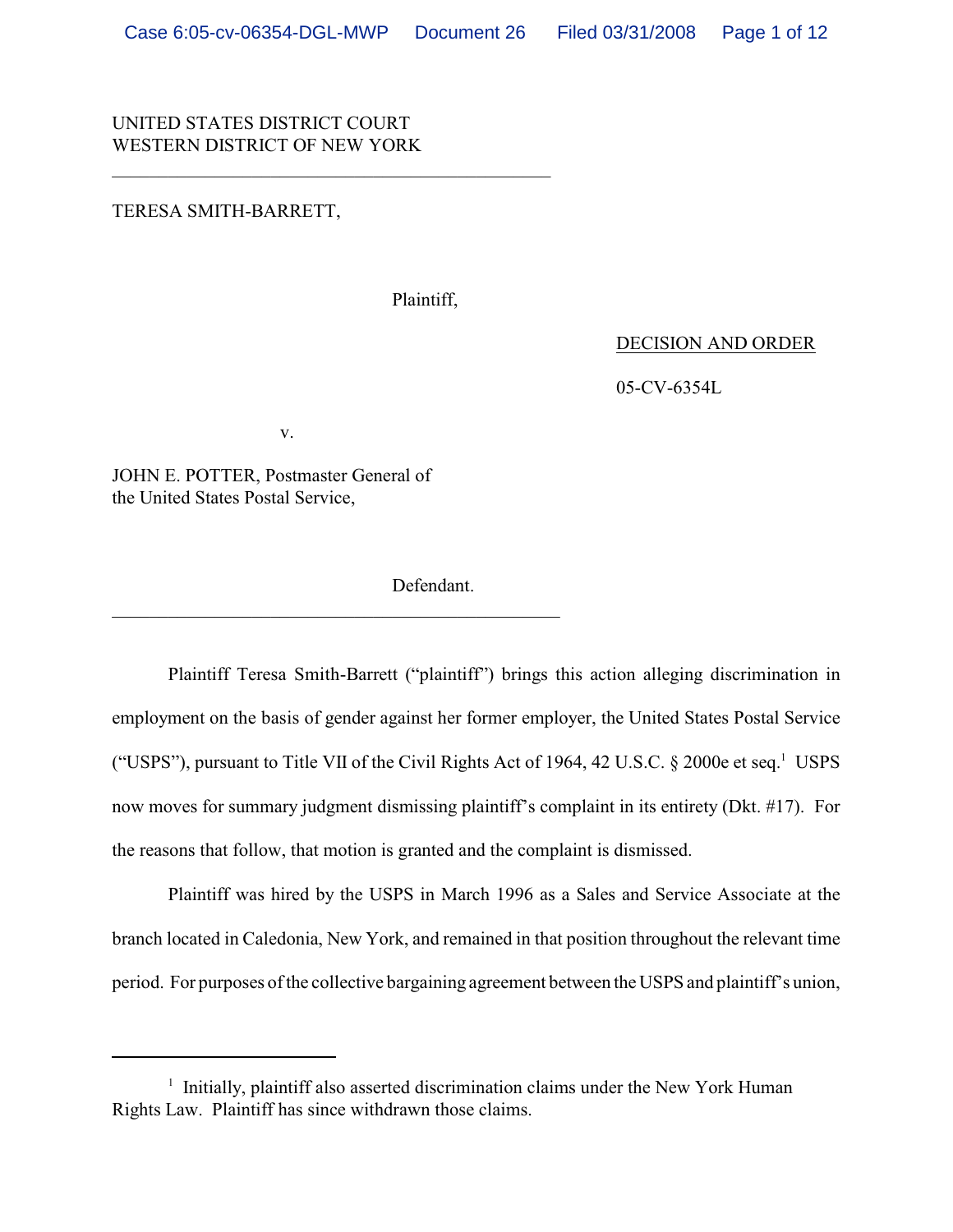plaintiff was classified as a "part-time flexible" employee, meaning that she worked less than forty hours per week and was required to be available to work flexible hours, as assigned and as needed.

On August 14, 2003 and September 16, 2004, plaintiff filed administrative complaints with the Equal Employment Opportunity Commission ("EEOC"), charging USPS with discriminating against her on the basis of gender and race, by denying her promotions to certain positions. Upon receipt of a Right to Sue letter*,* plaintiff timely filed the instant action on July 7, 2005, alleging unlawful denial of promotions to the Postmaster and Officer in Charge ("OIC") positions, due to her female gender and/or American Indian race, and in retaliation for having filed the two EEOC charges.

Plaintiff alleges that two USPS managers, Operations Manager Deborah Essler ("Essler") and Essler's successor, Lou Speciale ("Speciale") wrongfully denied her promotions to five positions for which she was qualified: (1) Postmaster of the Alton, NY post office; (2) OIC of the Rush, NY post office; (3) OIC at the Caledonia, NY post office; (4) OIC at the Pavilion, NY post office; and (5) OIC of the Geneseo, NY post office.<sup>2</sup> Each of these positions was ultimately awarded to a male or to a Caucasian female.

Plaintiff has since been promoted to the position of Postmaster of the Groveland, NY post office.

 $2$  Plaintiff has withdrawn a sixth claim of discrimination, relating to denial of a promotion to OIC at the West Bloomfield, NY post office.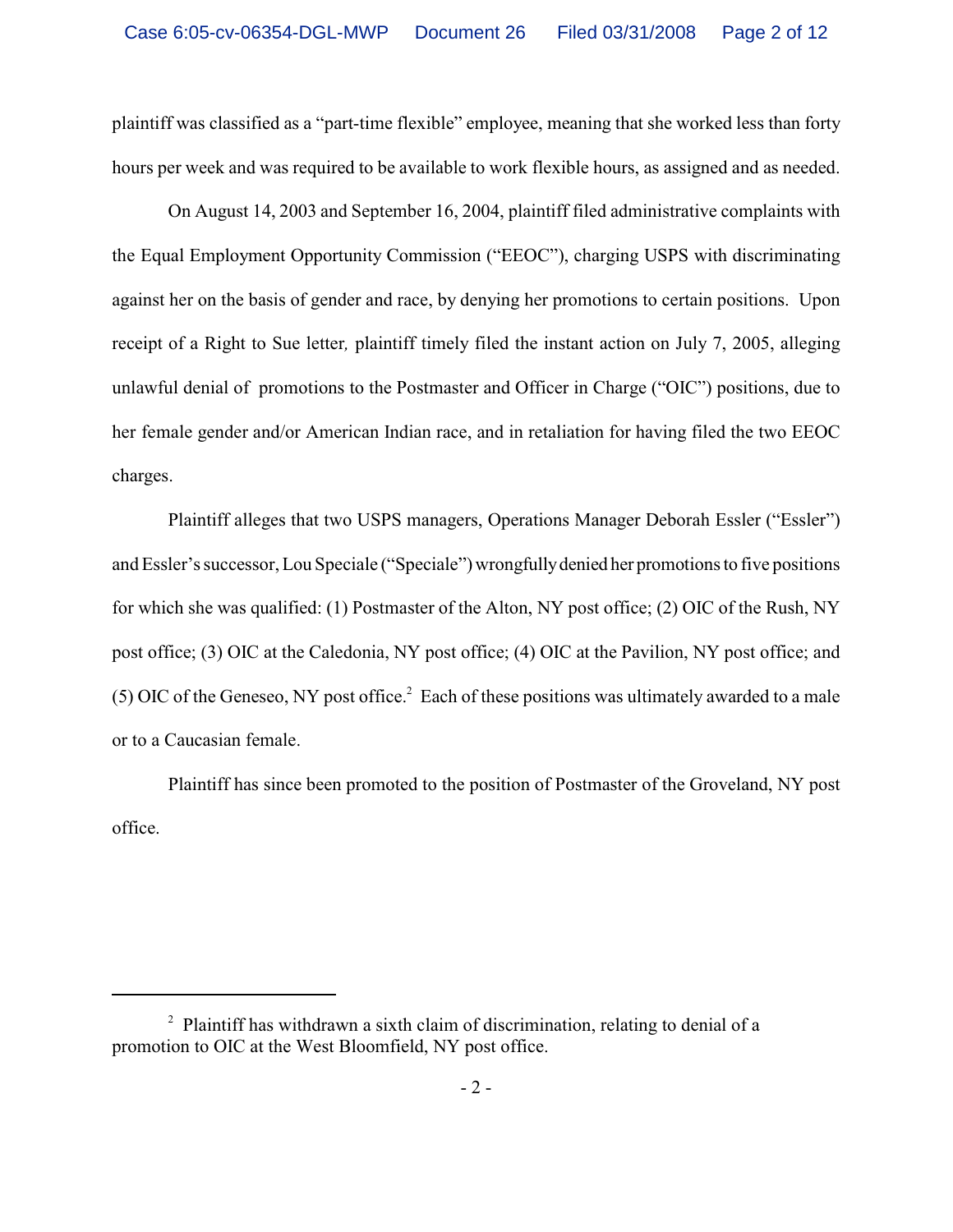### **DISCUSSION**

## **I. Summary Judgment in Discrimination Cases**

Summary judgment will be granted if the record demonstrates that "there is no genuine issue as to any material fact and that the moving party is entitled to a judgment as a matter of law." Fed. R. Civ. P. 56(c). *See also Anderson v. Liberty Lobby, Inc.*, 477 U.S. 242, 247 (1986). Although courts should be cautious about granting summary judgment in cases where motive, intent or state of mind are at issue, a common component of discrimination actions, *see Dister v. Cont'l Group, Inc*., 859 F.2d 1108, 1114 (2d Cir.1988); *Montana v. First Federal Savings and Loan Ass'n of Rochester*, 869 F.2d 100, 103 (2d Cir.1989), "the salutarypurposes of summaryjudgment – avoiding protracted, expensive and harassing trials – apply no less to discrimination cases than to... other areas of litigation." *Meiri v. Dacon*, 759 F.2d 989, 998 (2d Cir.1985) (summary judgment rule would be rendered sterile if mere incantation of intent or state of mind would act as a talisman to defeat an otherwise valid motion). *See also Reeves v. Sanderson Plumbing Prods., Inc.*, 530 U.S. 133, 148 (2000), *quoting St. Mary's Honor Ctr. v. Hicks*, 509 U.S. 502, 524 (1993) (trial courts should not "treat discrimination differently from other ultimate questions of fact").

Plaintiff's claims of employment discrimination pursuant to Title VII are subject to the burden-shifting analysis articulated in *McDonnell-Douglas Corp. v. Green*, 411 U.S. 792 (1973). First, plaintiff must establish a *prima facie* case of discrimination by demonstrating: (1) membership in a protected class; (2) satisfactory job performance; and (3) an adverse employment action, occurring under (4) circumstances giving rise to an inference of discrimination. *See Collins v. New York City Transit Authority*, 305 F.3d 113, 118 (2d Cir. 2002). Once plaintiff has established a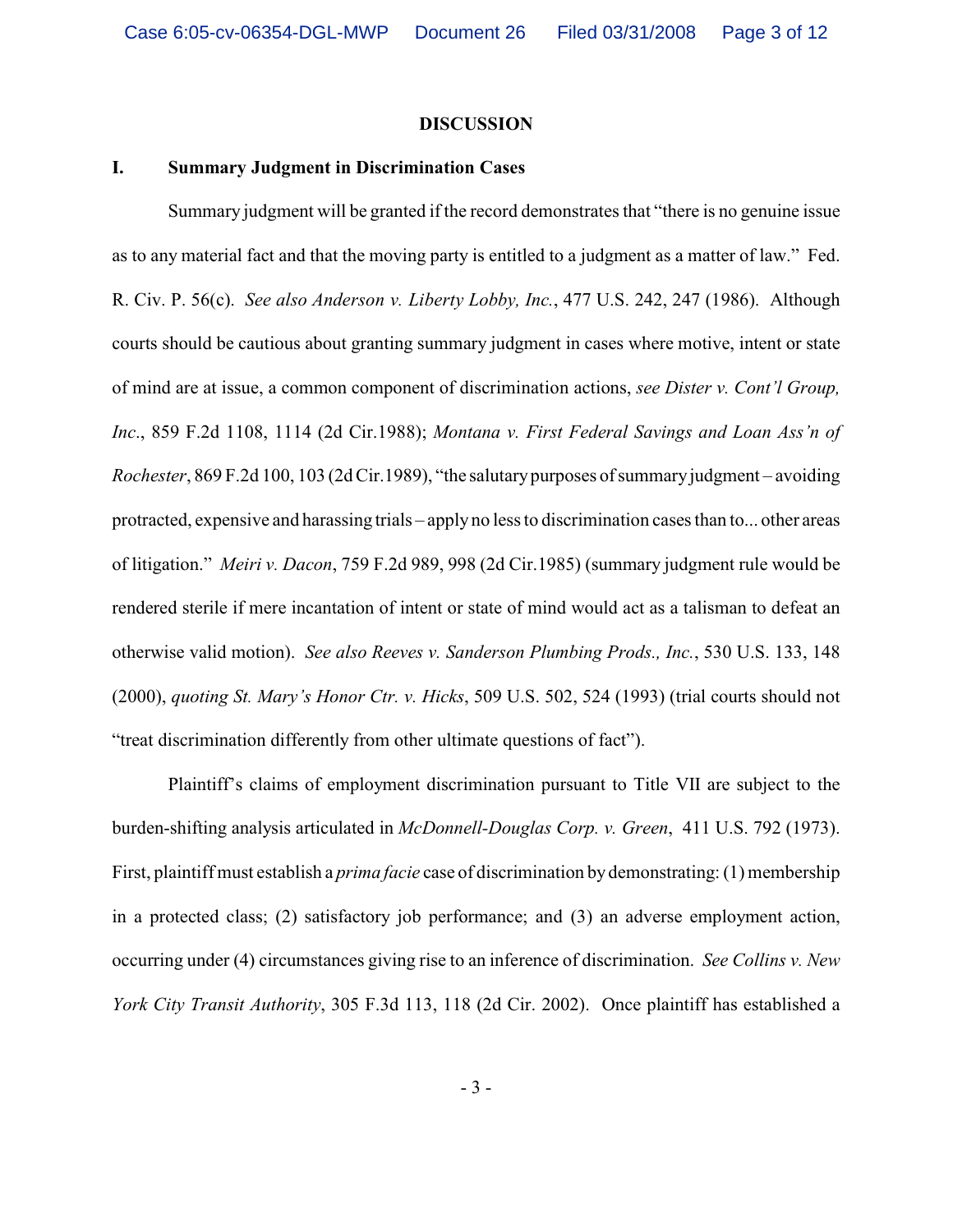*prima facie* case, the burden shifts to defendant to articulate a legitimate, nondiscriminatory reason for the adverse employment action. *See James v. New York Racing Ass'n*, 233 F.3d 149, 154 (2d Cir. 2000). The burden then returns to plaintiff, to supply evidence that the legitimate, nondiscriminatory reason offered by the defendant is a pretext. *See St. Mary's Honor Center*, 509 U.S. 502 at 508.

While granting plaintiff the liberal interpretation and favorable inferences due to her as a nonmovant, I find that plaintiff has nonetheless failed to establish a *prima facie* case of discrimination, and/or to rebut the USPS's legitimate, nondiscriminatory reasons for not appointing her to the positions for which she applied.

### **A. Plaintiff's Title VII Discrimination Claims Based on Race and Gender**

Plaintiff alleges that USPS discriminated against her on the basis of her American Indian race and female gender.

In its opening salvo, USPS contends that American Indian status does not constitute membership in a protected class for Title VII purposes, because of language in a Federal Circuit Court case regarding the determination of Native American status as it relates to entitlement to hiring preferences under the Indian Reorganization Act, stating with respect to that statute, "Indian status is political and not racial." *Mullenberg v. U.S.*, 857 F.2d 770, 772 (Fed. Cir. 1988). Plaintiff responds that Native Americans are indeed a protected class under Title VII, relying upon dicta in a concurring opinion in a Supreme Court case.

As an initial matter, the Court is troubled by the parties' apparent confusion as to whether American Indians comprise a protected class for purposes of Title VII, and their evident inability to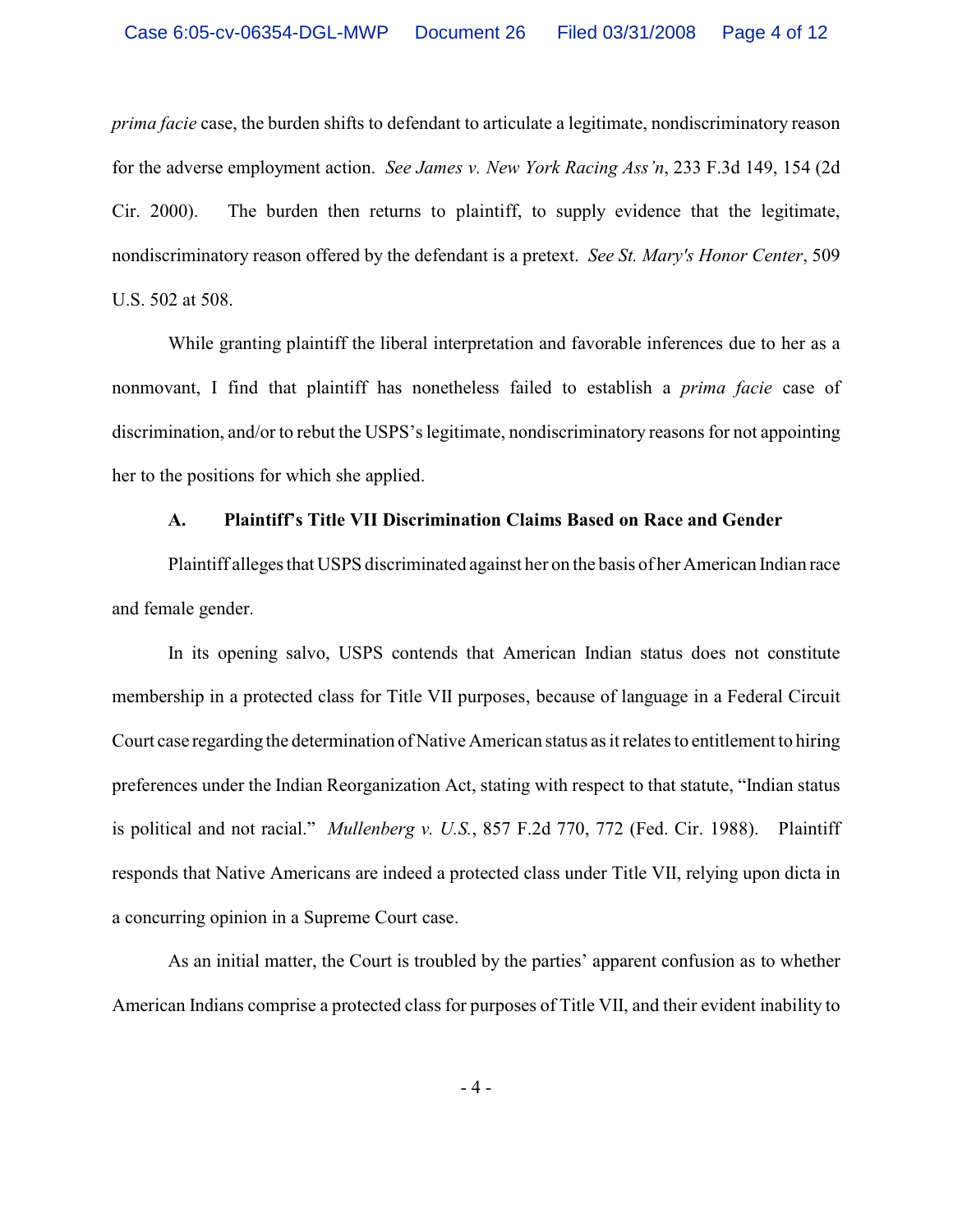locate authoritative case law on the subject. While USPS correctly notes that courts addressing the issue have variously done so under the auspices of discrimination due to race, ethnicity, and national origin (curiously relying solely upon case law issued from *outside* this Circuit), the fact that American Indian status has been protected on multiple grounds does not erode the viability of plaintiff's claims.<sup>3</sup> Indeed, other district courts in this Circuit have repeatedly found that American Indians and their descendants are protected from discrimination byTitle VII. *See e.g.*, *Smith v. Long Island Univ.*, 2007 U.S. Dist. LEXIS 38379 (E.D.N.Y. 2007); *Steffy v. Ford Motor Co., Inc.*, 2007 U.S. Dist. LEXIS 20524 (W.D.N.Y. 2007); *Martinez v. Amalgamated Transit Union*, 2005 U.S. Dist. LEXIS 12252 (E.D.N.Y. 2005).

The USPS also argues that even if American Indians are protected by Title VII as a racial minority, plaintiff's claim to that status is tenuous because she is not a member of any tribe, and her only proof of tribal association is a document verifying that she is a descendant of the Minnesota Chippewa Tribe, White Earth Reservation, Mississippi Band, with a bloodline percentage of 7/32

 $3\,$  It may be that the USPS is attempting to argue that American Indian status is simply not racial, and therefore suggesting that plaintiff is barred from pursuing her claims here because she is limited to the racial grounds alleged in her EEOC charges. However, "because racial categories may overlap significantly with nationality or ethnicity, 'the line between discrimination on account of race and discrimination on account of [other prohibited bases] may be so thin as to be indiscernible,' or at least sufficiently blurred so that courts may infer that both types of discrimination would fall within the reasonable scope of [an] EEOC investigation for exhaustion purposes." *Deravin v. Kerik*, 335 F.3d 195, 202 (2d Cir. 2003), *quoting Adames v. Mitsubishi Bank, Ltd.*, 751 F. Supp. 1548, 1559 (E.D.N.Y. 1990) (internal citations omitted). "'[P]rejudice is as irrational as is the selection of groups against whom it is directed' – thus we cannot simply assume that employment discrimination invariably fits into neat, clearly distinct legal categories." *Deravin*, 335 F.3d at 202 n.5, *quoting Manzanares v. Safeway Stores, Inc.*, 593 F.2d 968, 971 ( $10<sup>th</sup>$  Cir. 1979). Accordingly, plaintiff's characterization of her status as racial in her administrative charges would not bar her from pursuing claims on those grounds, even if it were well-settled that Native American status is more closely associated with ethnicity or national origin.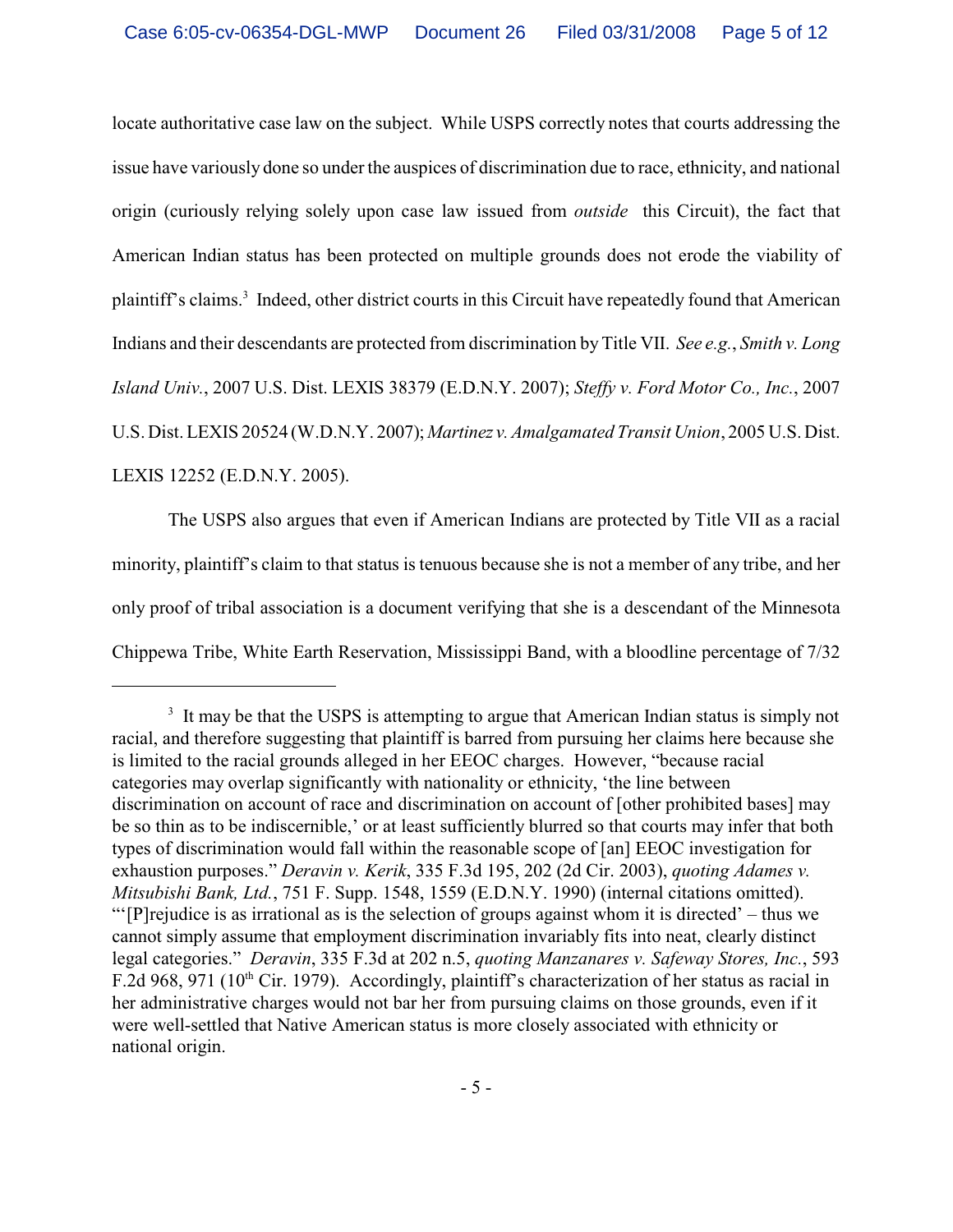(21 percent). However, the Court notes that while official tribal membership may provide strong evidence of one's claim to American Indian heritage, the absence of tribal membership does not, as the USPS's argument would seem to suggest, signify non-membership in the larger protected class.

Despite the dearth of case law concerning the extent of blood relationship necessary to establish one's membership in a protected class for *prima facie* discrimination case purposes, I find that imposing an arbitrary threshold for tribal membership would serve no purpose here. Even assuming *arguendo* that plaintiff has set forth a *prima facie* case of discrimination with respect to her race-based claims, plaintiff has failed to rebut the USPS's legitimate, nondiscriminatory reasons for selecting Caucasian candidates for each of the five Postmaster and OIC positions at issue.

The USPS does not dispute that plaintiff was qualified for each of the Postmaster and OIC positions she sought, but in each case has proffered a legitimate, nondiscriminatory reason for selection of a candidate other than plaintiff.

## **1. Alton Postmaster**

Plaintiff was one or two or three candidates deemed equally qualified by a review panel for the Alton Postmaster position. The candidate Essler ultimately chose to hire was Glenn Wyand, a Caucasian male. Essler testified that Wyand was chosen over plaintiff because he had worked at a larger post office, had more experience than plaintiff because he had been working full-time rather than part-time, and had experience handling customer complaints. Essler was also put off by plaintiff's statements during her interview that she "knew everything there was to know" about being a high-level Postmaster and considered the lower-level Alton Postmaster position "beneath her," but that it was something she would accept as a stepping stone to a higher-level Postmaster position in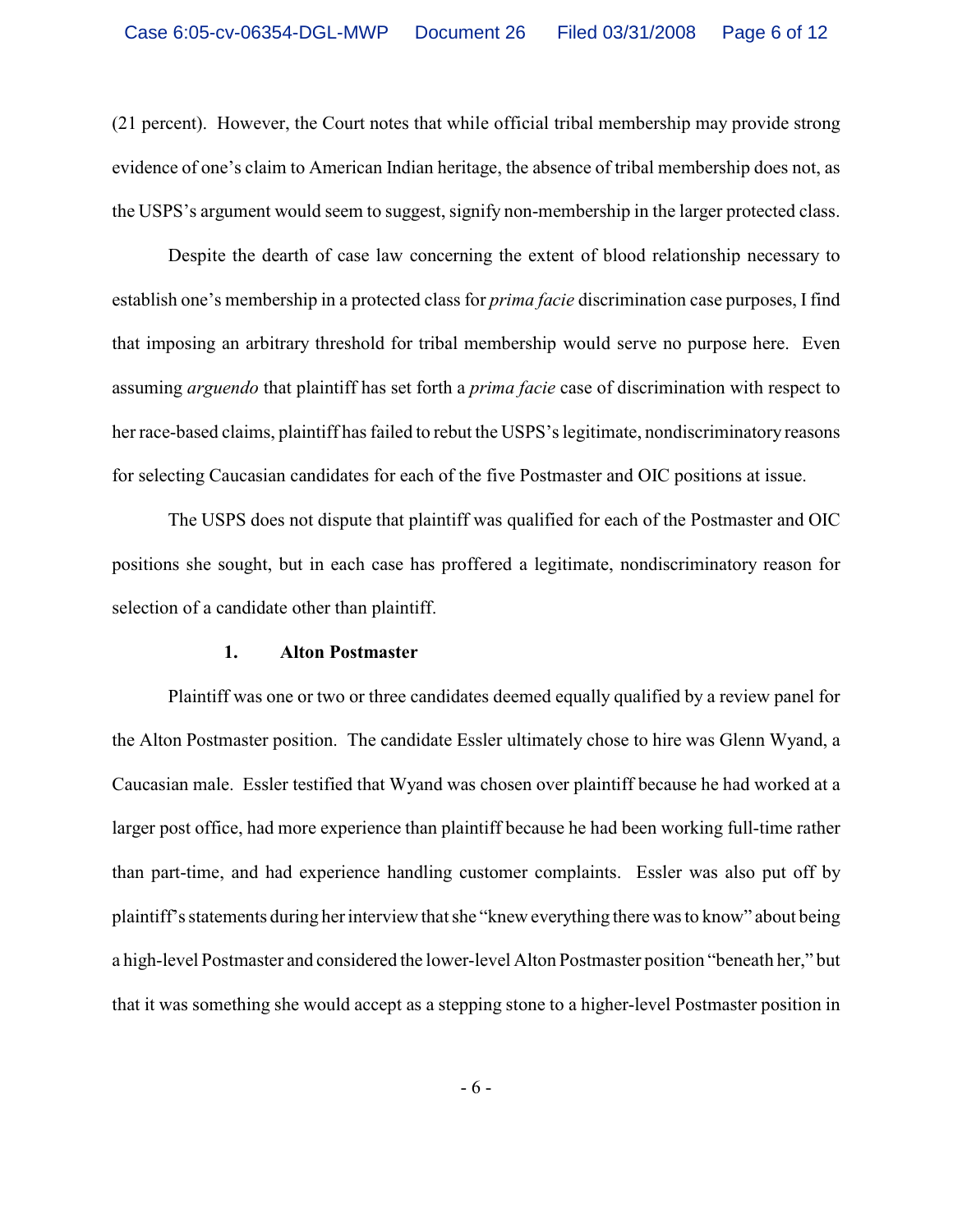the larger Henrietta post office, which was her ultimate goal. Essler concluded as a result of these statements that plaintiff overvalued her own knowledge and experience, and had unrealistic expectations concerning the speed with which one could achieve upward mobility to a high-level management position.

Plaintiff does not dispute that Wyand was qualified for the position, but argues that as the employee of a smaller post office, she had a wider range of experience than Wyand because she was called upon to perform more duties than employees at larger locations, and therefore should have been awarded the position.

## **2. Rush OIC**

An OIC position is created wherever a facility has a vacancy due to the Postmaster's temporary absence, and requires the selected individual to work as the acting Postmaster for that facility until the regular Postmaster returns.Essler testified that she usually, but not always, chose individuals for OIC positions from a list of pre-qualified persons seeking assignment to those positions. It is undisputed that at all relevant times, plaintiff was on the OIC list.

Essler chose Audrey Vandercamp, a Caucasian woman who had not been on the OIC list, for the Rush OIC position. Essler testified that although she usually tried to assign OICs from outside a given office in order to allow employees a greater breadth of experience, she selected Vandercamp, in part, because of Vandercamp's familiarity with the Rush office from previous work there. Essler testified that she considered plaintiff to be unavailable at the time of the Rush OIC assignment, due to the fact that one of plaintiff's coworkers at the Caledonia facility was seriously ill and prone to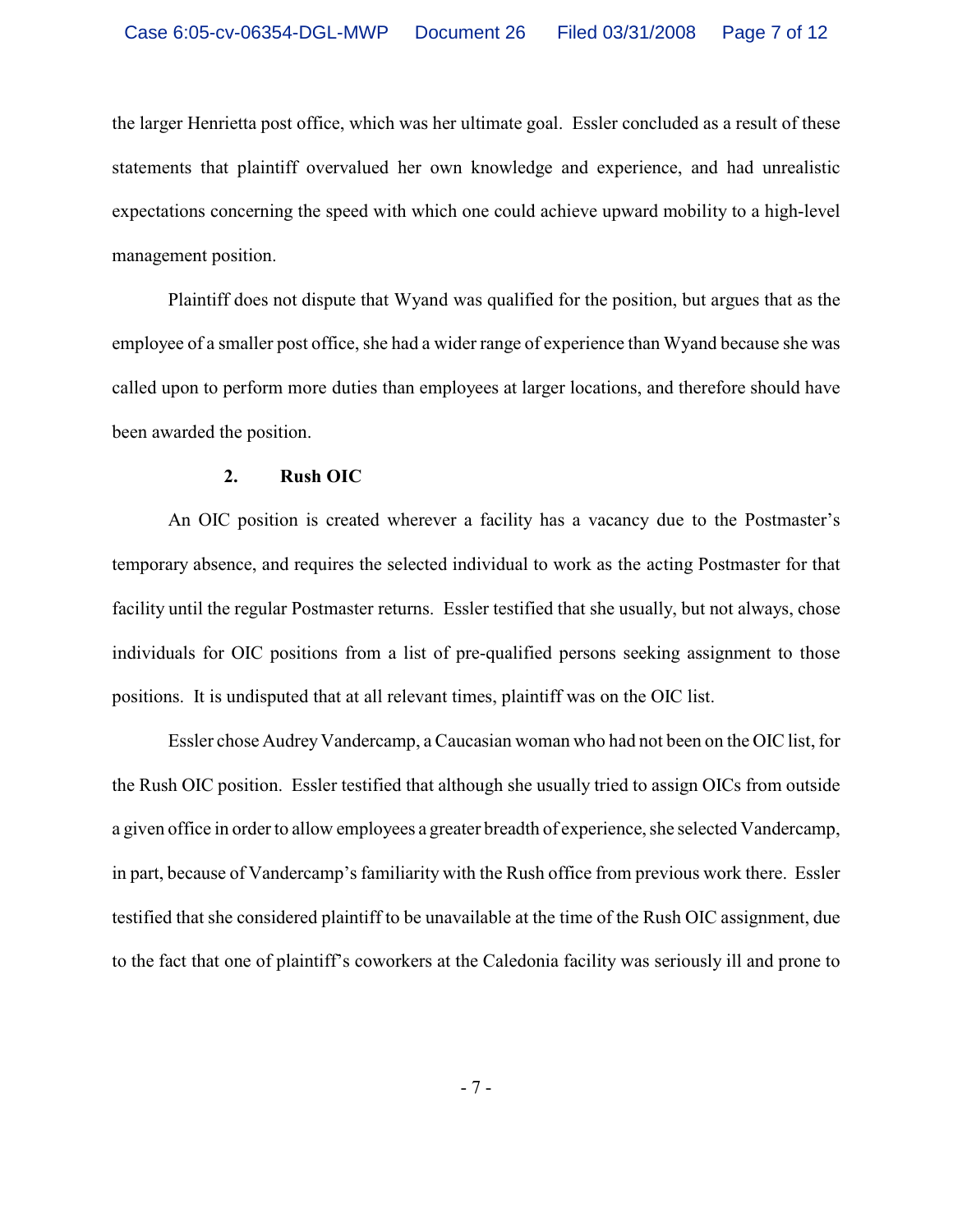seizures and therefore could not be left to work alone, which necessitated plaintiff's presence at the office because she was the only other available clerk.

Plaintiff alleges that she should have been chosen over Vandercamp, because Vandercamp was not on the OIC list and had already worked at the Rush office.

### **3. Caledonia OIC**

To fill the Caledonia OIC position, Essler selected Steve Reiswick, a Caucasian male. Essler testified that the position was not given to plaintiff because Reiswick had superior skills to plaintiff, plaintiff was needed to perform her usual duties at the office due to her fellow clerk's continued ill health, and because there was already "unrest among the carriers" at the Caledonia facility, a problem which Essler attributed to plaintiff's purported alliance with a former supervisor.Plaintiff argues that she was not responsible for any "unrest," and that she should have been chosen over Reiswick because he was not on the OIC list at the time he was offered the Caledonia OIC position.

## **4. Pavilion and Geneseo OIC**

Upon Essler's relocation to another position, Speciale became the Operations Manager. Plaintiff informed Speciale of her interest in two available OIC assignments in Pavilion and Geneseo. However, Speciale refused to remove plaintiff from the Caledonia office, citing, as Essler had, the illness of plaintiff's fellow clerk and the need for plaintiff to be present at the Caledonia facility because her colleague could not be safely left alone. Plaintiff does not address the person chosen forthe Geneseo position, but alleges that the Pavilion position was filled by a Caucasian male who was not on the OIC list, over whom she therefore should have been given preference.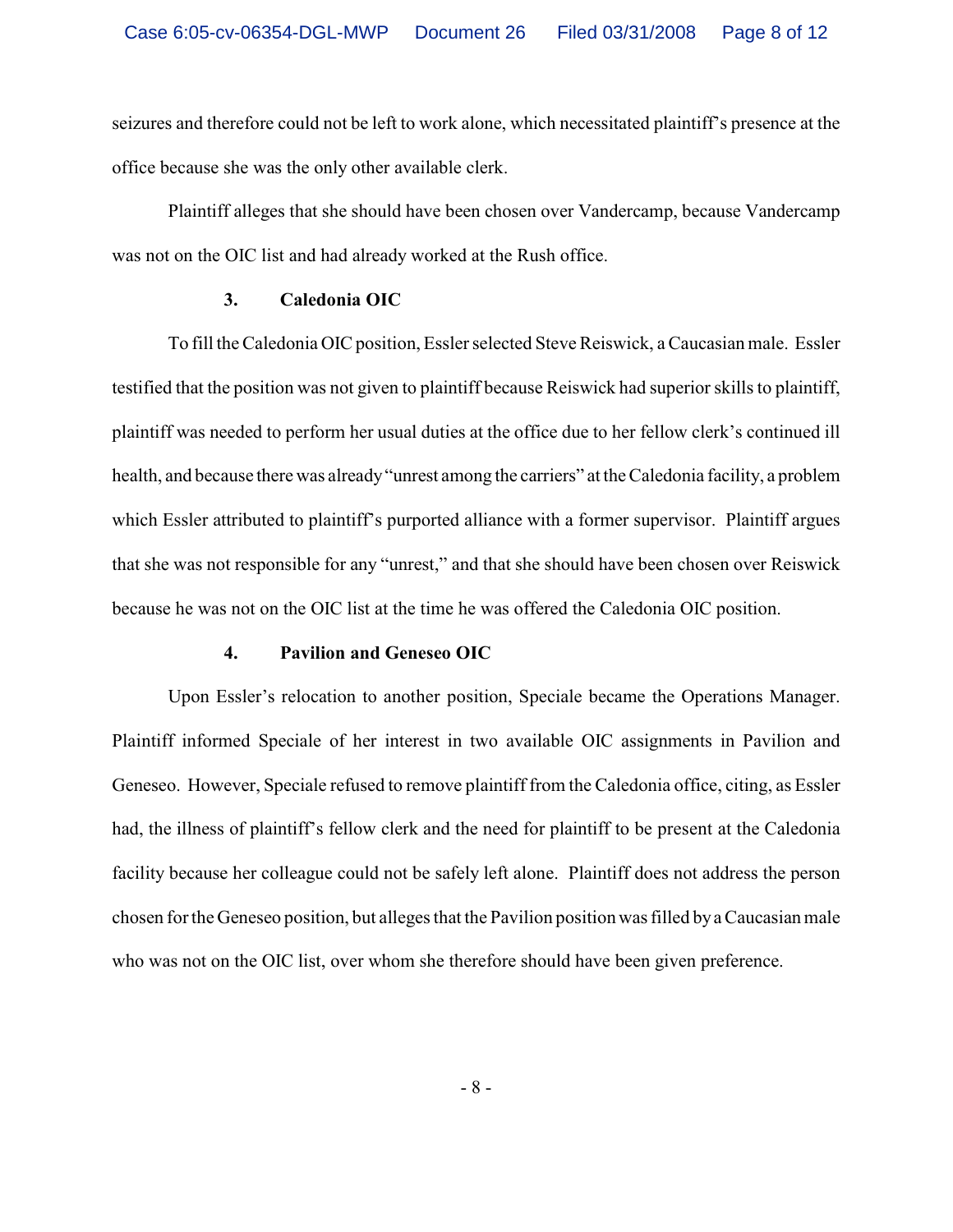Upon review of all of the submitted evidence, I find that plaintiff has failed to rebut the USPS's legitimate, nondiscriminatory reasons for selecting other candidates for each of the five Postmaster and OIC positions at issue.<sup>4</sup> While the candidates chosen over plaintiff were not on the OIC list of pre-qualified candidates, it is undisputed that Essler and Speciale were free to select candidates who had not been placed on the list, and plaintiff does not dispute that each of the chosen candidates was qualified to serve as an OIC. *See Texas Dep't of Community Affairs v. Burdine*, 450 U.S. 248, 259 (1981) ("[an] employer has discretion to choose among equally qualified candidates, provided that the decision is not based on unlawful criteria"); *DeLuca v. Allied Domecq Quick Service Restaurants*, 2006 U.S. Dist. LEXIS 39261 at \*27 (E.D.N.Y. 2006) (an employer may undertake an adverse employment action "for a good reason, a bad reason, a reason based on erroneous facts, or for no reason at all, as long as its action is not for a discriminatory reason"). To the extent that plaintiff opines that she was better suited for some of the positions than the other candidates, or that Essler and Speciale should have ignored the staffing needs of the Caledonia office in order to accommodate her desire for an OIC or Postmaster position, plaintiff offers no evidence that either manager ignored or misapplied any *bona fide* selection criteria, or that their decisions

<sup>&</sup>lt;sup>4</sup> The lack of evidence of pretext is particularly evident with respect to plaintiff's genderbased discrimination claims against Essler. While not dispositive, the fact that Essler is a woman suggests that gender bias was not the reason for Essler's promotion decisions. *See Mathews v. Huntington*, 499 F. Supp.2d 258, 267 (E.D.N.Y. 2007)(fact that decision makers were in same protected class as plaintiff undermines the inference of discriminatory animus); *Zuffante v. Elderplan, Inc.*, 2004 U.S. Dist. LEXIS 5425 (S.D.N.Y. 2004) (same). Moreover, in one of the promotions at issue in this case and several of those complained about by plaintiff in her EEOC charges, Essler did not choose a male candidate over plaintiff: she simply chose a different female candidate. *See e.g., Paddock v. Brockport*, 418 F. Supp.2d 288, 295 (W.D.N.Y. 2006) (fact that plaintiff was replaced by another woman "weighs heavily" against an inference that her employment was terminated on the basis of her female gender).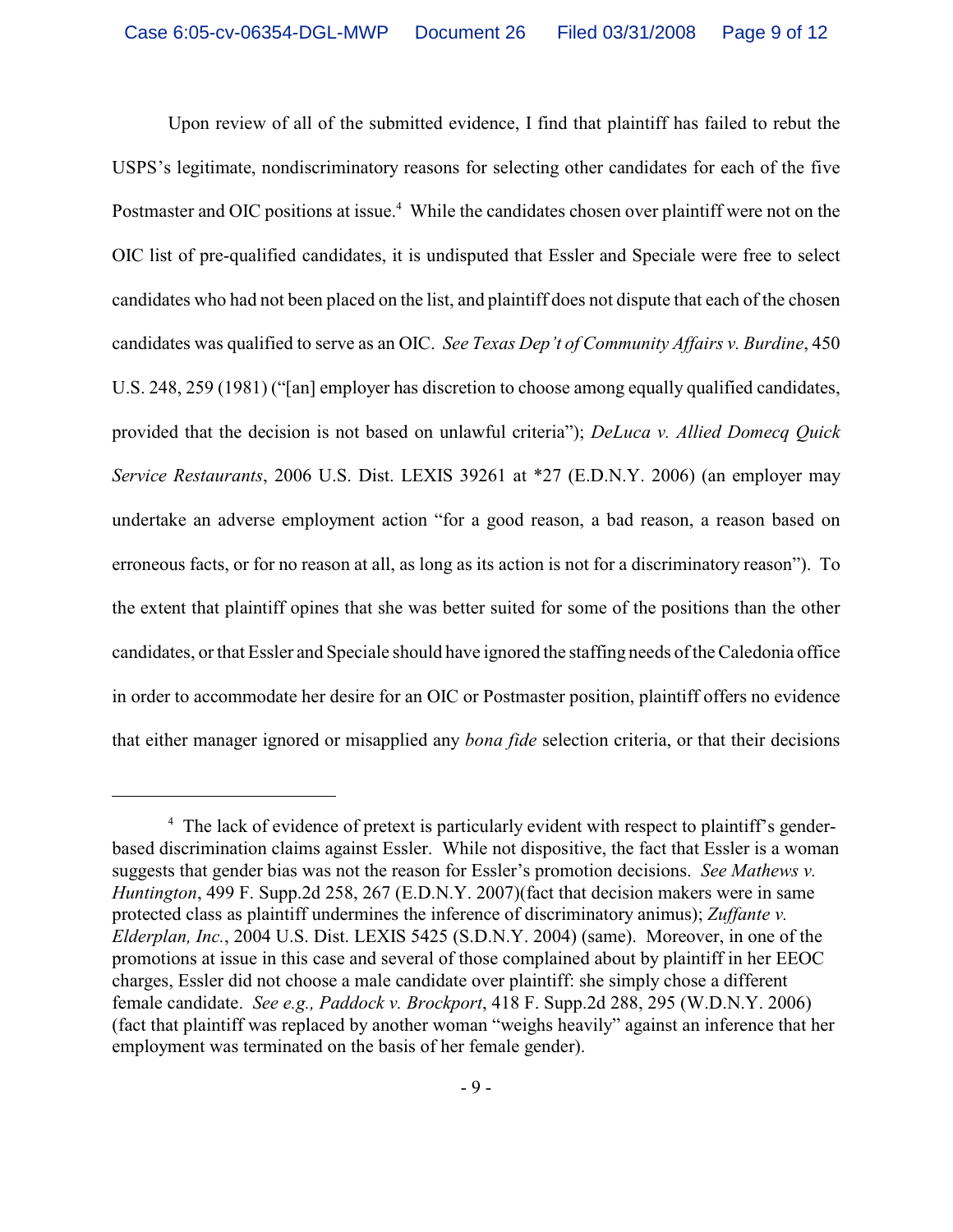were otherwise motivated by discriminatory animus. *See generallyHines v. Hillside Children's Ctr.*, 73 F. Supp. 2d 308, 320 (W.D.N.Y. 1999) ("[w]hether plaintiff considers himself to have been the better candidate, then – indeed, even whether he *was* the better candidate – is not the issue. What matters is why the employer did what it did, not whether it was wise to do so. 'Title VII prohibits discrimination, not poor judgment.' Employers should be free to choose the person that they honestly (even if erroneously) consider the better-qualified candidate without being subjected to liability merely because the two candidates are of a different race"), *quoting Gumbs v. Hall*, 51 F. Supp. 2d 275, 282 (W.D.N.Y. 1999). *See also Montana v. First Fed. Savings and Loan Ass'n of Rochester*, 869 F.2d 100, 106 (2d Cir. 1989) (federal courts do not have a "roving commission to review business judgments"); *Meiri*, 759 F.2d 989 at 995 (courts "must refrain from intruding into an employer's policy apparatus or second-guessing a business's decision-making process").

Plaintiff has thus failed to produce evidence demonstrating that USPS's reasons for selecting other candidates for various promotions were pretextual, and plaintiff's gender and race-based discrimination claims must be dismissed.

# **B. Plaintiff's Claims of Retaliation Based on EEOC Charges**

Retaliation claims are also analyzed using the *McDonnell Douglas* burden-shifting framework. *McDonnell Douglas*, 411 U.S. at 792. On a motion for summary judgment, the plaintiff must first establish a *prima facie* case of retaliation by showing: (1) her participation in a protected activity known to the defendant; (2) an employment action disadvantaging the plaintiff; and (3) a causal connection between the protected activity and the adverse employment action. *See Gallagher v. Delaney*, 139 F.3d 338 (2d Cir. 1998). Once the plaintiff has done so, the burden shifts to the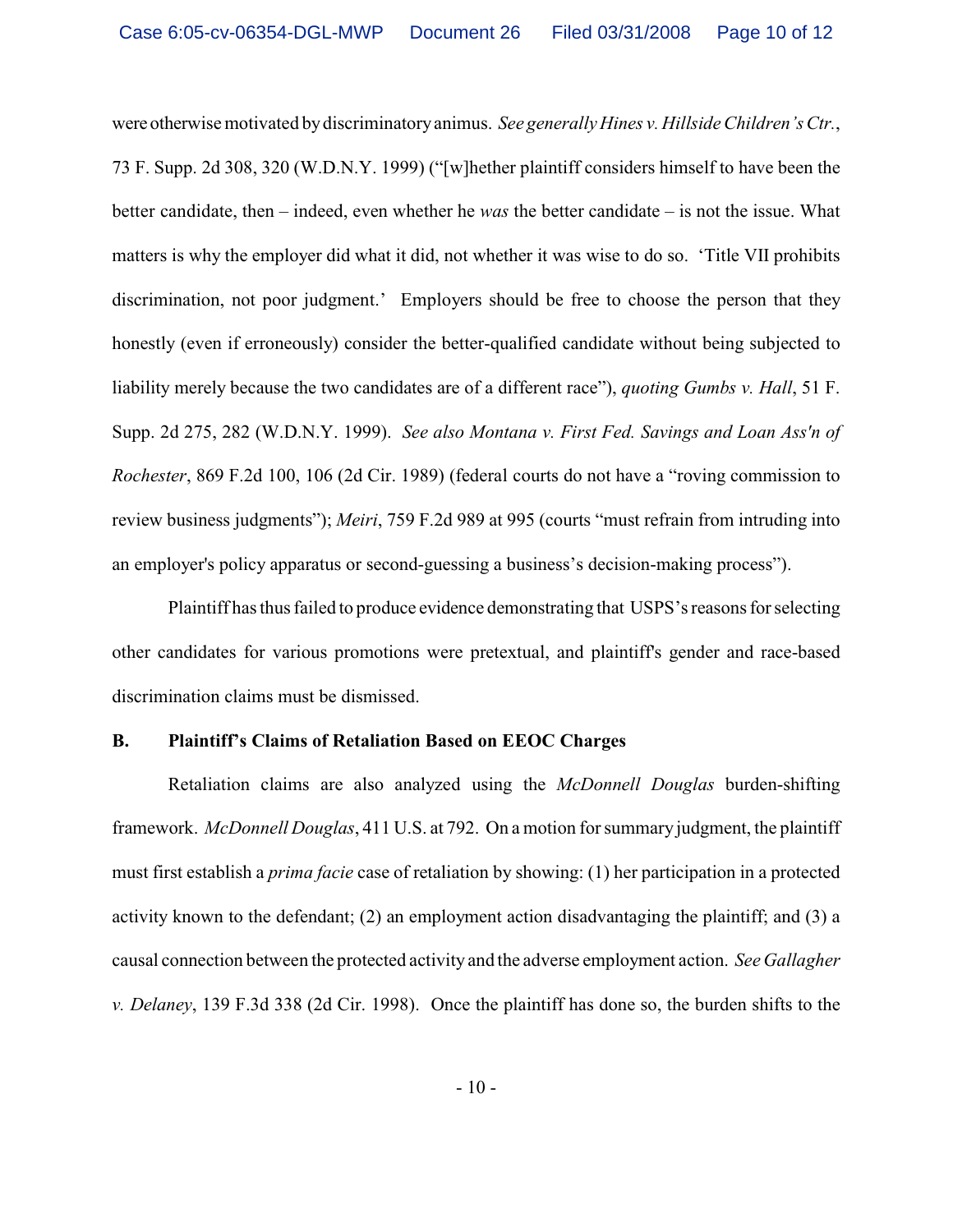defendant to establish a legitimate, non-retaliatory basis for the complained-of action. If the defendant does so, the burden returns to plaintiff, who must show that the legitimate, non-retaliatory reason articulated by the defendant is a mere "pretext," and that retaliation was more likely than not the reason for the complained-of action. *See Schnabel v. Abramson*, 232 F.3d 83, 90 (2d Cir. 2000).

Plaintiff claims that a few weeks after the filing of her EEOC charges, USPS reduced her hours, changed her schedule, and otherwise began treating her unfairly. The USPS argues that the changes occurred in response to shifting staffing needs in the Caledonia office and the slower summer season, and that the other Caledonia clerk, a Caucasian male, had his hours reduced in the same fashion. The USPS also emphasizes that in any event, plaintiff's status as a part-time flexible employee did not entitle her to any more hours than she was assigned, or to work a particular schedule. Plaintiff does not dispute these assertions, or offer any evidence to connect the reduction in hours with her EEOC charges, except for the temporal proximity between the two, which is insufficient to sustain a retaliation claim. *See Simpson v. New York State Dep't of Civil Servs*., 166 Fed. Appx. 500, 502 (2d Cir. 2006). As such, her retaliation claim based on her schedule assignments must be dismissed.

Plaintiff also claims that she was "shorted" monies on one or more paychecks, during a period of several weeks when she left work due to "stress." However, it is undisputed that plaintiff failed to provide any medical documentation to support her claim of incapacity, despite requests from USPS that she do so in order to receive a paycheck. Because there is no evidence that plaintiff was entitled to payment for her unauthorized absence, her claim of retaliation on the grounds of nonpayment for the weeks she was absent from work must be dismissed.